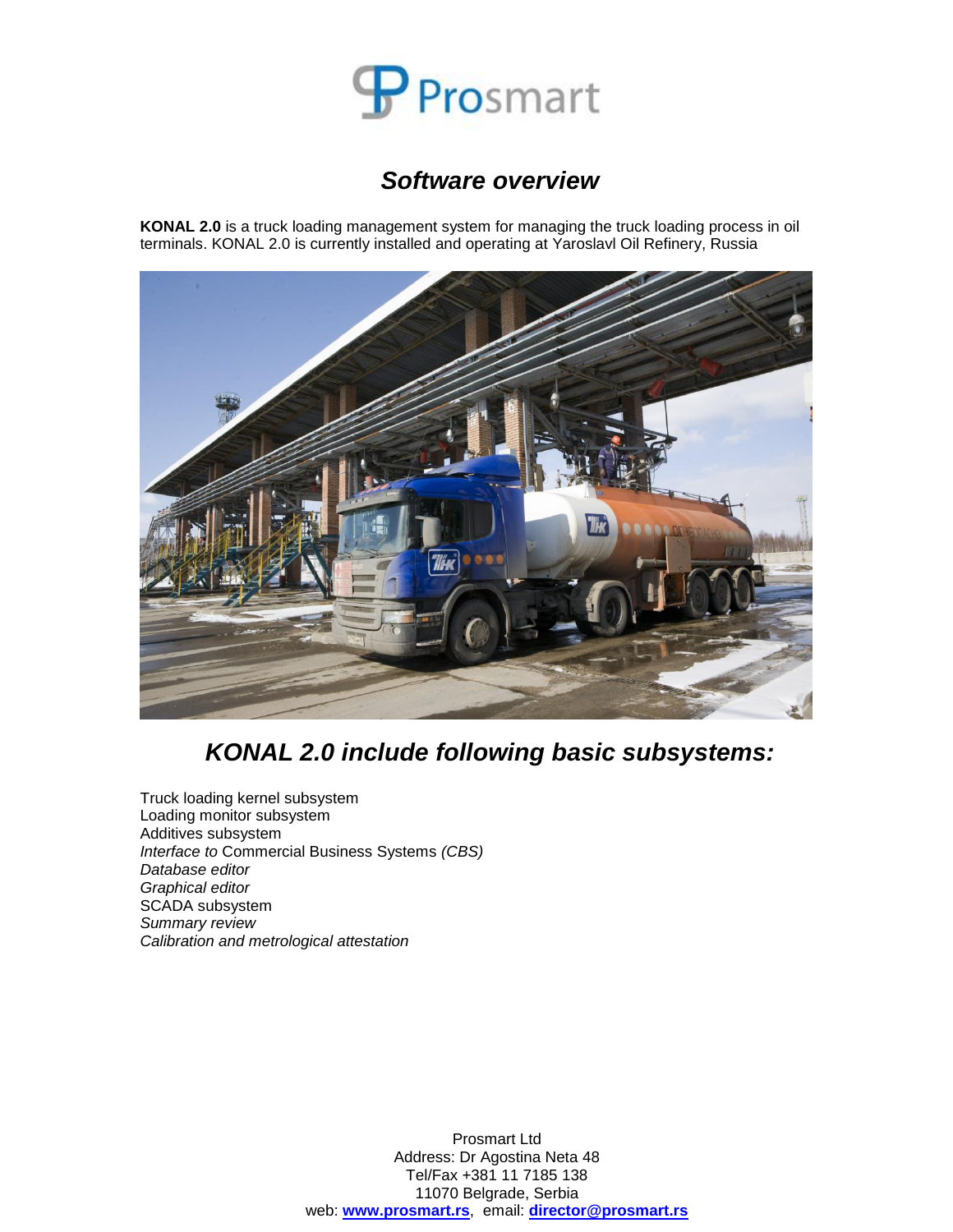

## *Truck loading kernel subsystem*

The truck loading kernel subsystem provides the following basic functionality for managing the truck loading process:

Management of companies, users, trucks with compartments, truck drivers, products and additives, pump and **platform description**...

**Loading orders management or downloading a list from the** *Commercial Business Systems* **(CBS)**

**System parameterization**

Drivers registration **management**

Loading stream management

Pump management over SCADA system (automated startup and shutdown of product pumps based on current and expected loading orders).

Printing shipping documents

Reporting – daily, historical.

| ENGLADEVERS TOWARDS                                                                                                          | Craws Homes                                                                                                                                                      | $-0 \times \square$                                                                                                           |                       | C/TelCOK ORPGANIZE / Kavan sit 8                        |                           |           | $-0.5$ |
|------------------------------------------------------------------------------------------------------------------------------|------------------------------------------------------------------------------------------------------------------------------------------------------------------|-------------------------------------------------------------------------------------------------------------------------------|-----------------------|---------------------------------------------------------|---------------------------|-----------|--------|
| <b>COL</b><br><b>President Hotel dent</b><br>FC1 (PetroCount 13 627.827.226 -1<br>of came                                    |                                                                                                                                                                  | <b>Cherry Decorations Range</b>                                                                                               |                       |                                                         |                           |           |        |
| C2 (PetroCount 21 627 .026 226<br>TY's<br>PC3 IP#troCount 31 627 .924 226-<br>CTOD HAVEN<br>FC4 (FetroCount 4) 627 826 226   |                                                                                                                                                                  |                                                                                                                               |                       | A 431 PP 76<br>11:01                                    | 212703470                 | писовскии |        |
| <b>Really rackaged</b><br>PCS (PetroCount S) 648 .777 195.4<br>Задання налиша<br>FOR PHOTOGRAPH 63 648 777 1951              | Стояки налива тит. 173/1                                                                                                                                         |                                                                                                                               |                       | 11:17<br><b>BARRA TALES</b>                             | 212703476                 |           |        |
| <b>PC INVARIAT</b><br>PC7 (FebroCount 7) 527.752.295-<br>FCII (FetroCount 8) 526.772 293<br>FC9 (FetroCount 9) 526 .772 293- |                                                                                                                                                                  |                                                                                                                               |                       | 11:17                                                   | 212703474                 |           |        |
| U.L. (PetroCount AIR DO R 19.400<br>PCTO (PetroCount 10) 526,771 295<br>Ev. Ct., 11 Bill's Controllar I line.                | KOR TOORNA<br>KOD TOTITINGA<br><b>KOR TOTITHRA</b>                                                                                                               | KOETOGRAPA<br>KOR TOORINGA                                                                                                    |                       | 11:17                                                   | 212703477                 | ОВЧИННИКО |        |
|                                                                                                                              | 0648<br>0648 0648<br><b><i>LER CHETTER</i></b><br>00000 00000<br>RS4005 RX602<br>74671396 4496564<br>റ                                                           | 0527 0526<br>0526 0526<br><b>NAME OF TAXABLE</b><br><b>CAR CAR TIME</b><br>7145371 6842298<br>X-63300 7442800                 | <b>FRPA</b><br>ивні   | 11:17<br>AM 76<br>a bina                                | 212703475                 |           |        |
| Редоктивороние Викод<br>cook a Ticock a Tiggal<br>I conta I conta I des                                                      | RP.<br>HP.<br>$\blacksquare$<br><b>JADAUS</b><br>00000.0 00000.0<br>score a Il score a<br><b>CONTROL DESIGNATION</b>                                             | $\cdots$<br>1,84,691<br>RP.<br><b>JADAUD</b><br>00003.0 00003.0<br>08083.0 08083.0                                            |                       | M 371 PM 76<br>10:40                                    | 212703455                 | АНТИПИН   |        |
| <b>MARKET</b><br><b>SAVATO</b><br><b>DODG 3 00000 3</b><br><b>ORDER OF CEREAL</b><br>mann<br>------                          | <b>HATRITE</b><br><b>MARKETIN</b><br><b>BORD BORD</b><br><b>MODELS</b> UNION<br>scope a concern<br><b>BERNETS</b><br><b><i>STATISTICS</i></b><br>------          | <b>HATRIS</b><br><b>MARKET</b><br>GROUND E GARDEN<br>00003.0 00003.0<br><b>INSTALL</b><br><b>FURNISHETS</b>                   |                       | 10:20<br><b>115</b><br><b>STATISTICS</b><br><b>BORO</b> | 212703442                 |           |        |
| <b>BATT &amp; BATE</b><br>naze naze                                                                                          | $am$ arm<br>$4.777$ $4.777$<br>1000 1000<br>害                                                                                                                    | 0.757 0.772<br>$\alpha$ <i>rn</i> $\alpha$ <i>rn</i><br><b>EXMERGENCY</b><br>æ                                                |                       | 0:31                                                    | 212703443                 |           |        |
| ∊<br>$21 - 21$<br>$-43$ $-48$<br>▭<br>۰I<br><b>BESHOCTIV C.P.C.</b><br>mmaacru c Pf<br><b>DANS BAYAS</b><br><b>CARL CARL</b> | -<br>∊<br>$-45$ $-43$<br><b>COL</b><br>$-2.1 - 2.1$<br>=<br>ø<br><b>MOTHSCHLC MEXA</b><br><b>INTIMETS CAFEE</b><br><b>ROSTARCTA C PC</b><br><b>Long Distance</b> | ▬<br>$\left\  \cdot \right\ $ $\left\  \cdot \right\ $<br>$-42$ $-48$<br>▬<br>ministry c PC<br>mmaacru c PC<br>6.750 E 6.7605 |                       | 0:31                                                    | 212703444                 |           |        |
| <b>Nov</b>                                                                                                                   | arms arms<br><b>SYLFENIA</b><br><b>Total</b>                                                                                                                     | 0.7598 0.7715                                                                                                                 |                       | 10:31<br><b>H 866</b>                                   | 212703445                 |           |        |
| 100000<br>0.693                                                                                                              | m<br>œ<br><b>DERA</b><br><b>DEED</b><br><b>DEED</b>                                                                                                              | 10,692<br><b>DEED</b>                                                                                                         |                       |                                                         | 212706474<br>11:19        |           |        |
| some forms<br>concert concert                                                                                                | <b>CONTRACTOR</b> PROPERTY AND<br>committee of<br>ranoni pano                                                                                                    | <b>EXECUTIVE</b><br>sawal sawa                                                                                                |                       |                                                         | 212703478<br><b>THE R</b> |           |        |
| ۰<br>吕<br>Β                                                                                                                  | .3F<br>$\mathbf{Z}$ P<br>e                                                                                                                                       | -9<br>10<br>Е                                                                                                                 | изник.<br><b>FRPO</b> | <sup>,</sup> 589 KK 76                                  | 10:12 212703440           |           |        |
| 圓<br>回<br>o<br>$\circ$                                                                                                       | 圖<br>圓<br>G<br>≝<br>$\circ$                                                                                                                                      | 国<br>日日<br><b>EIE</b><br>$\Omega$<br>- 0                                                                                      |                       | 10:12                                                   | 212703439                 |           |        |
| con<br>990<br>loco<br>cco<br><b>INFOR</b><br><b>EGPGEND</b><br>ECFCEND<br><b>CLATHE</b><br><b>D</b> Change                   | $\sqrt{2}$<br>ooo ]<br>oxs<br>$rac{1}{2}$<br><b>DEFERMS</b><br>C CADY C<br><b>Claim</b>                                                                          | cco <sup>-</sup><br> 300 <br>con<br>loop<br><b>DEPERNO</b><br><b>CEADE O ISRA</b><br><b>CEPT CHE</b><br><b>D STATE O</b>      | .                     | 10:32<br>7 S.O.<br><b>THE 76</b>                        | 212703446                 |           |        |
| $\circ$<br>$\circ$<br><b>JATA30BN##ECTI</b><br><b>SWA30BARROCTI</b>                                                          | $\circ$<br>$\circ$<br>$\circ$<br><b>JACA30BARROCTL</b><br><b>JACASEMARKOCTI</b><br><b>MEADORAHOODS</b>                                                           | $\circ$<br>$\circ$<br><b>SWA30MARROCTIL</b><br><b>MAJORRHOUTLE</b>                                                            |                       | <b>STATISTICS</b><br><b>STATE</b><br><b>SALE</b>        | 11:52 212703498           |           |        |
| T1-H1 O<br>T1-H2 0                                                                                                           | T2-H1 O<br>T3-H1 0<br>$T3-H2$                                                                                                                                    | $TA-H2x$<br>$TA-H1k$                                                                                                          |                       | <b>AND</b><br>11:00-<br>KM 76                           | 212703464                 |           |        |
|                                                                                                                              | $T2-H2$                                                                                                                                                          |                                                                                                                               |                       | 11 = 00.                                                | 212703461                 |           |        |
|                                                                                                                              |                                                                                                                                                                  |                                                                                                                               |                       | 722 KM 76<br>11:00                                      | 212703467                 |           |        |
|                                                                                                                              |                                                                                                                                                                  |                                                                                                                               |                       | 722 KM 76 11:00 212703463                               |                           |           |        |
| <b>Constitution</b>                                                                                                          | [7] Beaumont Heart 14   7] (CREDS MOHERLES   75 CREDS ON EASTERN   71 Heat entropy ADELEAN   71 Heater Edge                                                      | IT1 Corporational<br>gib ten massa men EB                                                                                     |                       | <b>STATE CONTROL</b>                                    | <b>STATISTICS</b>         |           |        |

#### *Loading monitor subsystem*

The loading monitor subsystem provides the basic functionality for automating and supervising the truck loading process **as follows:**

Supports bottom loading or top loading with Loading Control Units such as Petrocount or MFX\_4. Controls truck driver access and **identity** on the loading place. **Checking the start conditions (ground, gases, overload...) Graphic visualization of the entire process**

Remote process control (emergency loading **interruption and completion)** Alarm and event management and reporting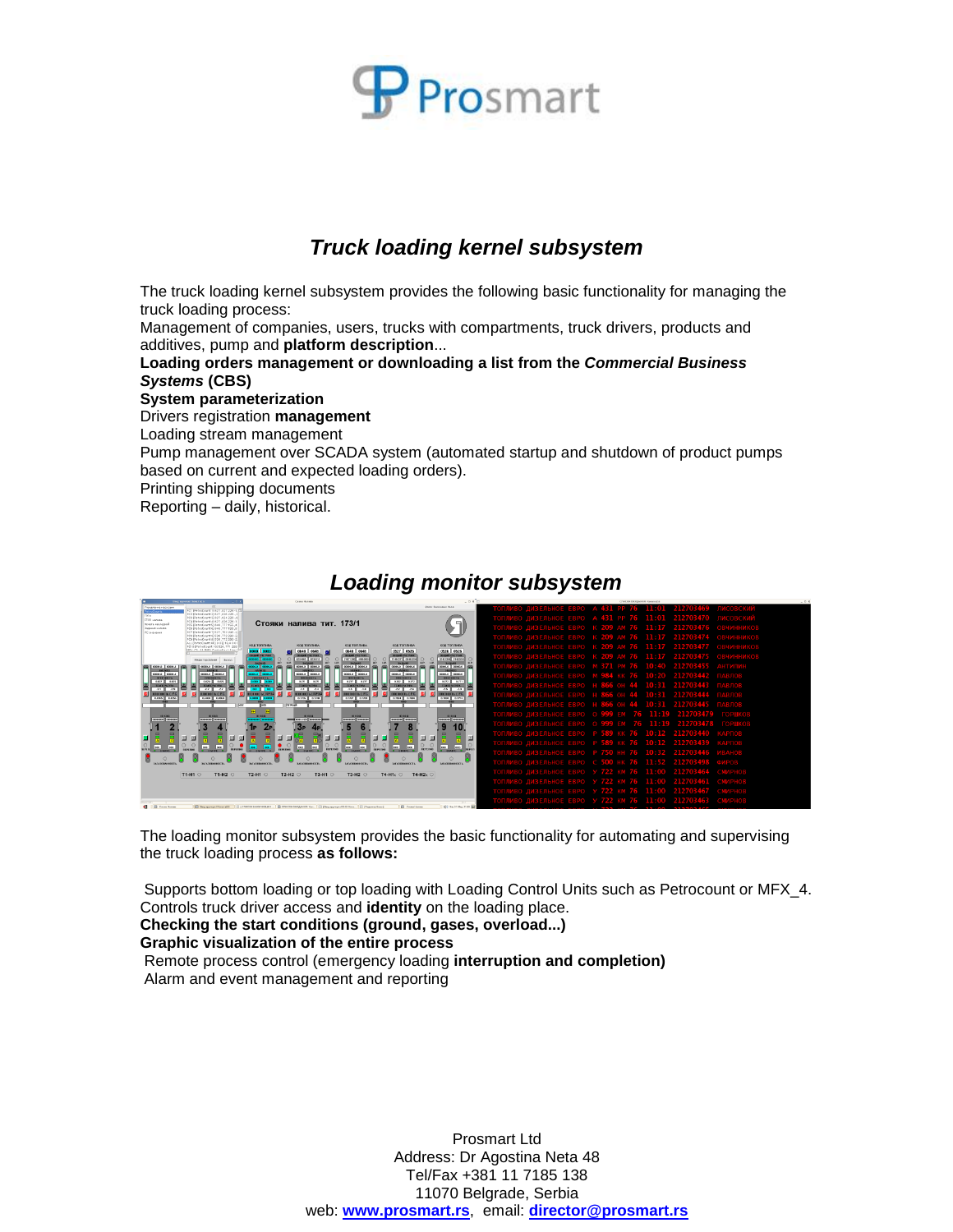

### *Additives Subsystem*

Additive management and automation

#### *Interface to* Commercial Business Systems *(CBS)*

Import of loading orders from *Commercial Business Systems* (CBS) Export of loading data to *Commercial Business Systems* (CBS)

| PetroCounts<br>ALL {PetroCount 13 001 1 COMM1<br>PC10 {PetroCount 103 010 1 COMM1<br>PC2 {PetroCount 23 002 1 COMM1                                                                                                                        |  |
|--------------------------------------------------------------------------------------------------------------------------------------------------------------------------------------------------------------------------------------------|--|
|                                                                                                                                                                                                                                            |  |
| PC3 {PetroCount 33 003 1 COMM1<br>PC4 {PetroCount 43 004 0 COMM1<br>PC5 {PetroCount 53 005 1 COMM1<br>PC6 {PetroCount 63 006 1 COMM1<br>PC7 {PetroCount 73 007 0 COMM1<br>PC8 {PetroCount 83 008 1 COMM1<br>PC9 {PetroCount 9} 009 1 COMM1 |  |
|                                                                                                                                                                                                                                            |  |

This editor **provides message content modification, system parameterization and global data base administration.**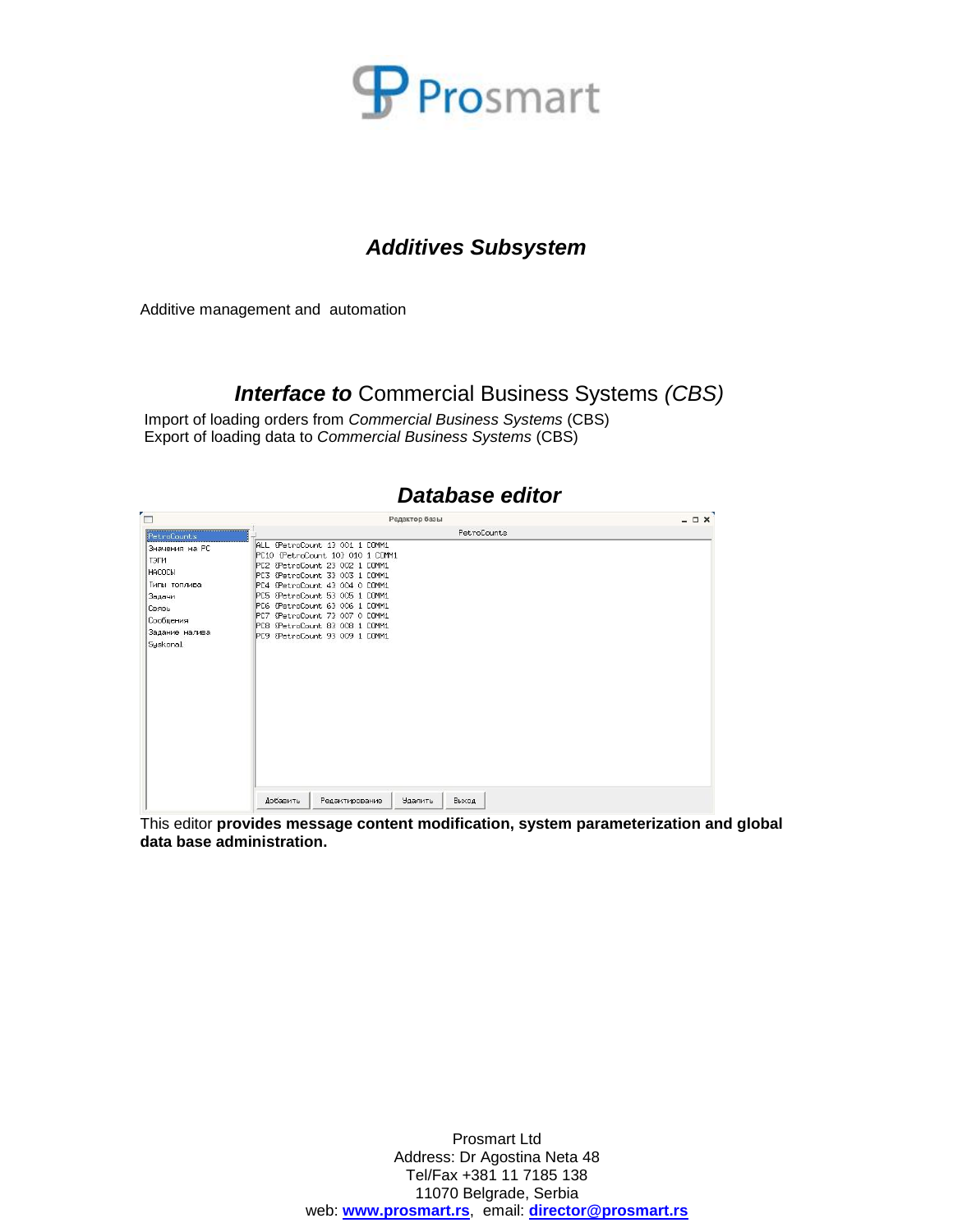

#### *Graphical editor*

| ▬                          | EDITOR OF DYNAMIC PICTURES                     | $ \Box$ $\times$ |
|----------------------------|------------------------------------------------|------------------|
| Eile Edit Action           |                                                |                  |
| $\triangle$<br>▶           | Selection<br>← Alphanumeric                    |                  |
| $\vee$ 012                 | $\wedge$ Bar<br>$\wedge$ Symbol                |                  |
| $\Box$                     | $\mathrel{\curvearrowright}$ Text<br>← Command |                  |
| $\overline{\mathbf{R}}$    | ^Pic through pic<br>← Animation                |                  |
| $\land$ ABC                |                                                |                  |
| $\mathbb{R}^2$             |                                                |                  |
| 一茎<br>$\frac{1}{\sqrt{2}}$ |                                                |                  |
|                            |                                                |                  |
|                            |                                                |                  |
|                            | $\overline{\mathcal{A}}$ .                     |                  |
| SELECTION                  |                                                | $0,0$            |

Graphical editor is used for prepare graphic design monitoring applications.



### *SCADA subsystem*

SCADA (Supervisory Control And Data Acquisition) for monitoring and control of station pumps, tanks and valves over WinCC Siemens subsystem:

Remote control of terminal tanks Graphical display (mimic diagram) of terminal tanks Trend charts of tank measurements Remote control of pumps and valves Event and alarm monitoring